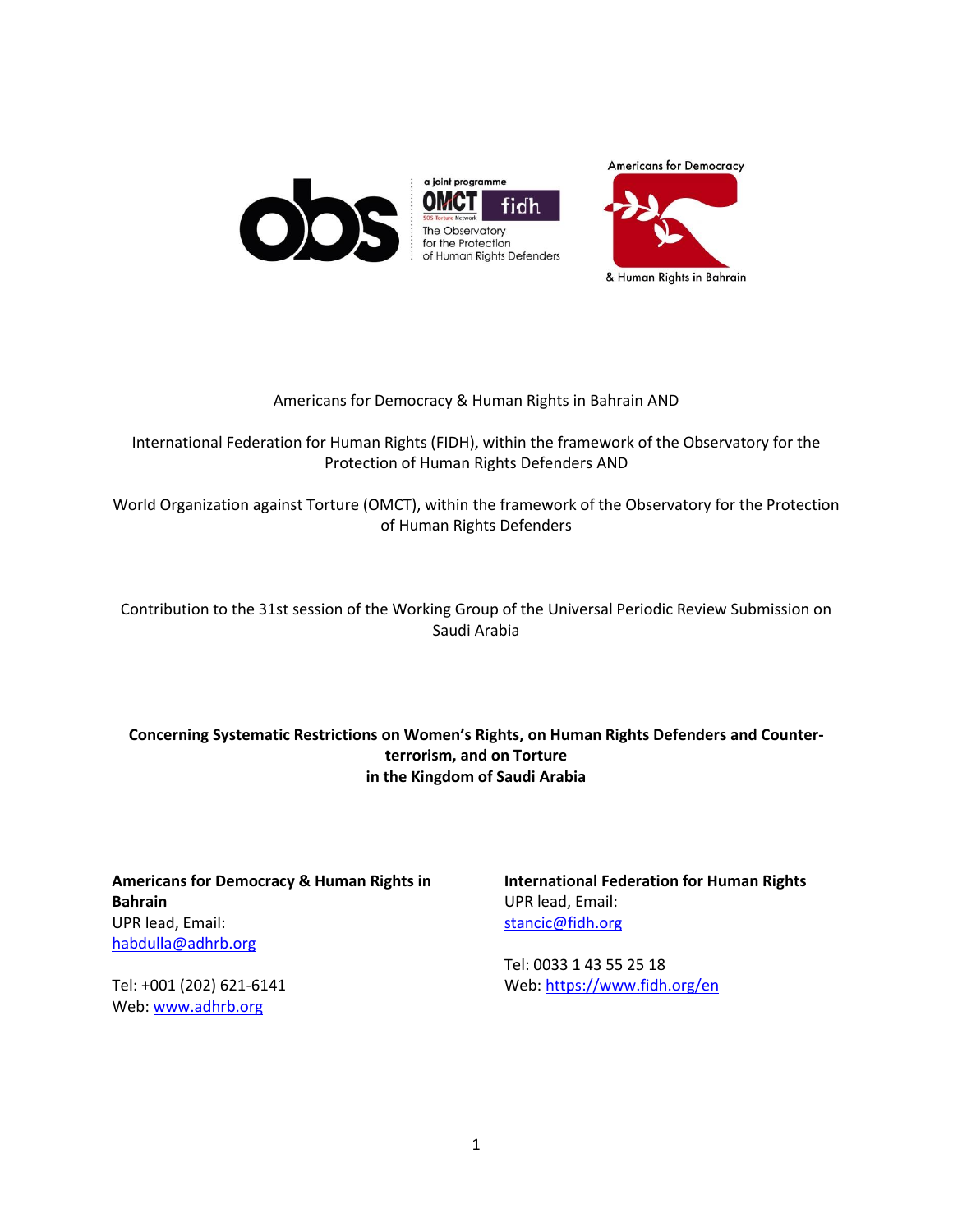# **I. Introduction**

## **1. Reporting Organizations**

Americans for Democracy & Human Rights in Bahrain (ADHRB) fosters awareness of, and support for, democracy and human rights in Bahrain and the Middle East.

The International Federation for Human Rights Leagues (FIDH) is an international human rights nongovernmental organization and federation of 184 organizations from 112 countries. Since 1922, FIDH has been defending all civil, political, economic, social and cultural rights as set out in the Universal Declaration of Human Rights.

Created in 1985, the World Organisation Against Torture (OMCT) is a coalition of 311 international nongovernmental organisations (NGO) fighting against torture, summary executions, enforced disappearances and all other cruel, inhuman or degrading treatment.

### **2. Summary**

FIDH and ADHRB welcome the opportunity to assess the Government of the Kingdom of Saudi Arabia's implementation of its  $2<sup>nd</sup>$  Cycle Universal Periodic Review recommendations. This submission examines Saudi Arabia's implementation of its recommendations on protecting and promoting women's rights, on human rights defenders and the kingdom's counterterror legislation which is used to target human rights defenders, and the government's use of torture against imprisoned activists and dissidents.

# **II. Women's Rights in Saudi Arabia**

# **3. 2 nd Cycle Universal Periodic Review Recommendations**

During its 2<sup>nd</sup> cycle Universal Periodic Review (UPR) in October 2013, the Government of the Kingdom of Saudi Arabia received 11 recommendations pertaining to protecting and promoting women's rights.

**138.100** Take urgent steps to abolish the system of guardianship (Denmark);

**138.101** Continue to make efforts to abolish the practice of male guardianship over women (Republic of Korea);

**138.102** Dismantle the system of male guardianship and allow women to freely travel, work, study, marry, and access health care and other public services (Australia);

**138.103** Continue the progress underway and introduce further steps to achieve gender equality, in particular the abolishment of the system of male guardianship (New Zealand);

**138.105** Take steps to remove the guardianship system, when it results in a limitation of the full exercise and enjoyment of the rights and freedom of women (Costa Rica);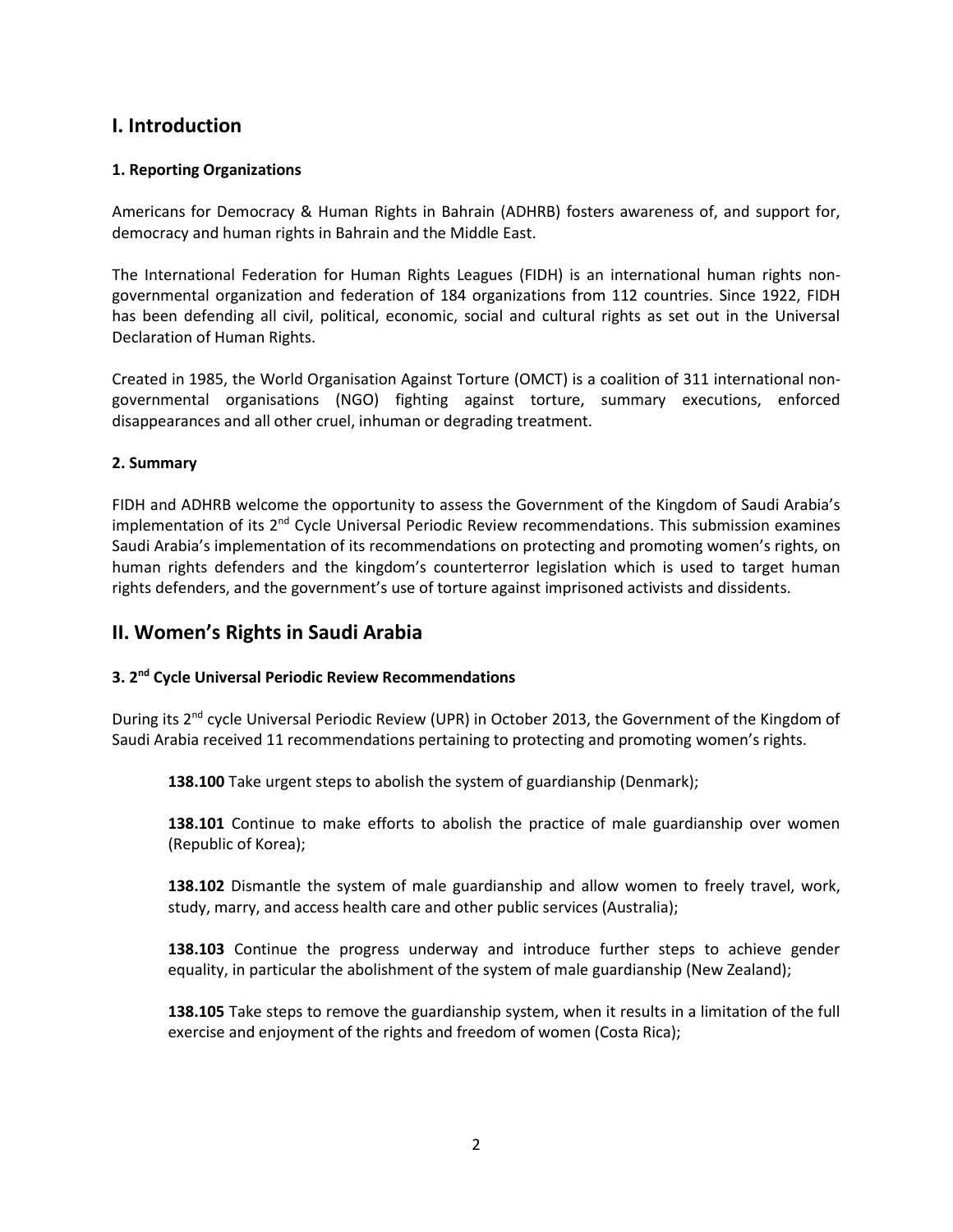**138.106** Proceed with the promulgation of the necessary laws in order to abolish the male guardianship system while, in parallel, the stereotypes affecting women's enjoyment of their rights, including their personal status law, should be remedied (Greece);

**138.107** Repeal the legal guardianship system for adult women (Italy);

**138.108** As a step to advance the situation of women, abolish the principle of guardianship over women (Sweden);

**138.109** Take measures to end the practice of guardianship and abolish existing legal provisions that require a guardian's authorization (Senegal);

**138.110** Intensify efforts to put an end to the male guardianship system over women, modify negative stereotypes and cultural practices the discriminate against women and carry out the necessary legislative changes, including to make it possible for women to drive vehicles (Uruguay);

**138.111** Allow women to participate fully and equally in society by abolishing the guardianship system, appointing more women to positions of authority, and increasing freedom of movement (United Kingdom of Great Britain and Northern Ireland).

The Saudi government fully accepted eight recommendations pertaining to the system of male guardianship over women: **138.100**, **138.101**, **138.102**, **138.103**, **138.105**, **138.106**, **138.107**, and **138.108**. In accepting these recommendations, the government committed to "dismantling the system of male guardianship and allowing women to freely travel, work, study, marry, and access health care and other public services." The government partially accepted the last three recommendations: **138.109**, **138.110**, and **138.111**.

While Saudi Arabia fully and partially accepting all of these recommendations, the government has largely failed to implement them. Saudi Arabia has made some progress in advancing women's rights, in particular through specific legislation allowing women to study within the kingdom, work in certain circumstances, and access healthcare. Despite this, the government has refused to address the fundamental cause of gender inequality and the structural restrictions responsible for keeping women second class citizens: the system of male guardianship over women. In this way, as long as the Saudi government refuses to fully and seriously address the male guardianship system and its myriad effects on gender equality and women's rights, it will fail to make strides in these fields.

### **4. The Male Guardianship System**

 $\overline{a}$ 

Saudi Arabia is one of the most restrictive countries in the world for women. Women face numerous restrictions on their daily actions throughout Saudi society. These restrictions stem from Saudi Arabia's system of male guardianship over women. The guardianship system is a "set of bylaws and state discriminatory policies and practices that restrict a women's ability to make a wide range of choices independently of her male guardian." $1$  The system is not set in law, but is a set of regulations that act as *de facto* law. Under this system, every woman must have a male guardian – often a father or husband,

<sup>1</sup> Hala al-Dosari, "Saudi male guardianship laws treat women as second-class citizens," The Guardian, 7 October 2016, [https://www.theguardian.com/commentisfree/2016/oct/07/saudi-arabia-women-rights-activists-petition-king.](https://www.theguardian.com/commentisfree/2016/oct/07/saudi-arabia-women-rights-activists-petition-king)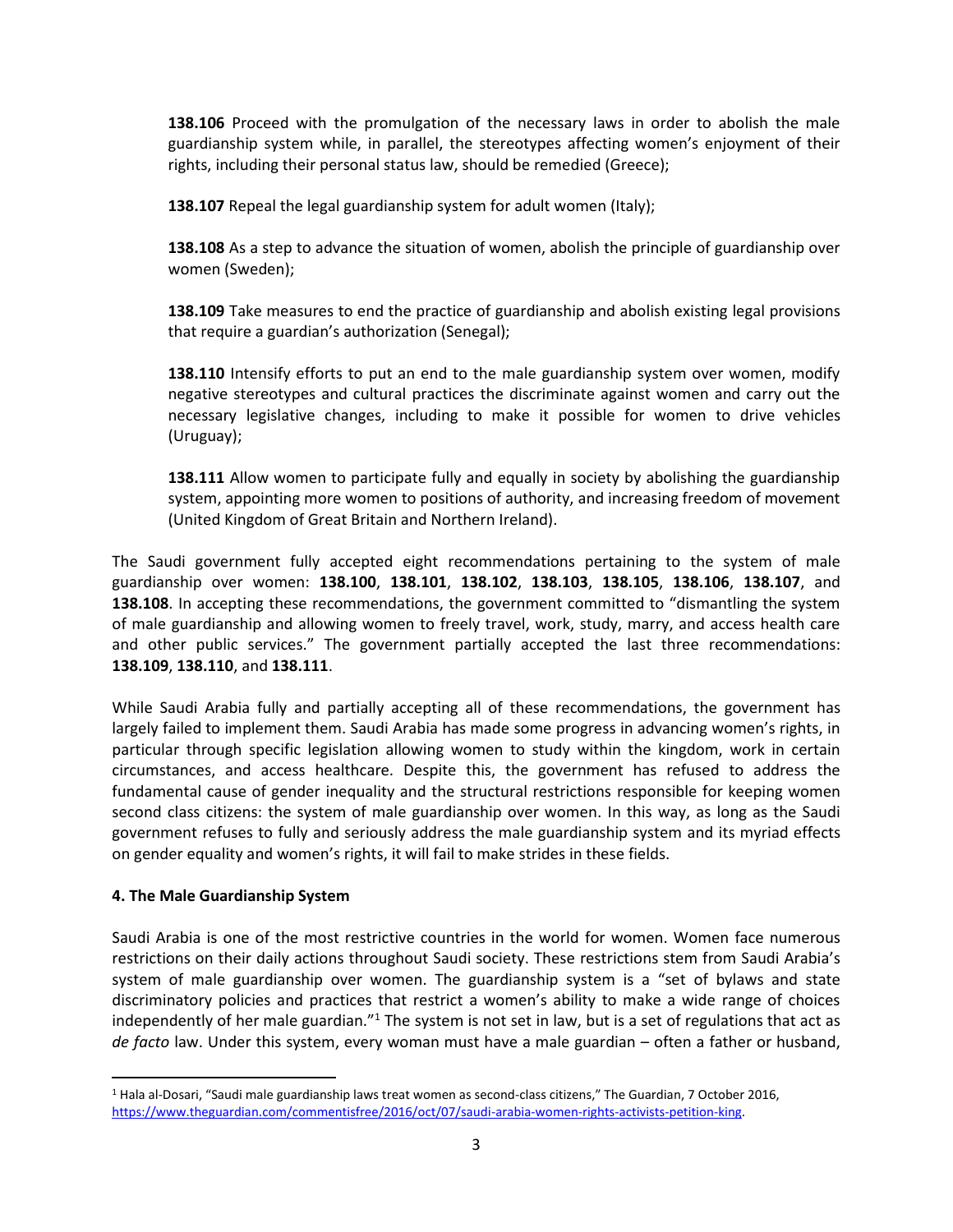but sometimes a brother or son – who is empowered to make important decisions on her behalf, including travelling internationally, marrying, or even getting out of jail.<sup>2</sup> The cumulative impact of this system takes away women and girls' autonomy and inhibits their ability to act independently; ultimately reducing Saudi women and girls to second-class citizens.

Beginning in 2016 and continuing into 2018, the Saudi government has begun to institute a number of nominal reforms meant to restrict the power of male guardians and grant women more rights and the power to make more decisions for themselves. Despite these ostensibly positive developments, however, the Saudi government has not taken any steps to directly weaken the guardianship system, nor has it taken steps towards abolishing the system.

### **5. Participation in Municipal Elections**

Over the past several years, most notably since 2011, Saudi Arabia has addressed restrictions to women by passing decrees and laws expanding their ability to engage with society. One significant development was the decision in 2011 to grant women the right to vote and stand as candidates in the kingdom's reinstated municipal council elections in September 2011. However, the government reneged on its promise and refused to allow women to vote during the 2011 election cycle citing "logistical difficulties."<sup>3</sup> It was not until the next municipal elections were held in 2015 that women could participate as voters and candidates. On 12 December 2015, over 100,000 women voted in the municipal elections, with 21 women winning their elections.

Granting women the right to vote was a step towards including women in Saudi Arabia's nominal political process. However the impact of this decision was blunted by municipal councils' lack of power and influence, thereby restricting the effects women can have on national politics, including bringing about gender equality reform. In addition, the government placed several restrictions on female participants during the voting process that prevented wider voter turnout and constricted women's participation. For example, female candidates could not speak directly to men, but had to hire a male intermediary to speak on their behalf. Furthermore, the government only granted citizens a three-week window in which to register to vote. This negatively affected women in particular because restrictions on their freedom of movement, especially the ban on women driving, meant many women were unable to travel to voting registration areas to register in time. Moreover, the voting registration bureaucracy was ill-equipped to assist and provide for women who did not have personal identifying documents – a result of authorities' refusal to allow women to have their own identification cards.

# **6. Women Driving**

 $\overline{\phantom{a}}$ 

On 27 September 2017, the king passed a decree granting women the right to drive. This marks the first time in the history of the kingdom that women will be able to legally drive. However, the decree mandates that the order comes into force on 24 June 2018.<sup>4</sup> On 9 October, only days after the king passed the decree, police penalized a woman filmed driving a car, saying that she was "flouting traffic

<sup>3</sup> Hala Aldosari, "Analysis: The value of women voting in Saudi Arabia," *Al-Jazeera*, 13 December 2015, http://www.aljazeera.com/news/2015/12/analysis-women-voting-saudi-arabia-151213055435453.html.

<sup>&</sup>lt;sup>2</sup> "Boxed In: Women and Saudi Arabia's Male Guardianship System," Human Rights Watch, 16 July 2016, [https://www.hrw.org/report/2016/07/16/boxed/women-and-saudi-arabias-male-guardianship-system.](https://www.hrw.org/report/2016/07/16/boxed/women-and-saudi-arabias-male-guardianship-system) 

<sup>4 &</sup>quot;Saudi Arabia driving ban on women to be lifted," BBC, 27 September 2017, [http://www.bbc.com/news/world-middle-east-](http://www.bbc.com/news/world-middle-east-41408195)[41408195.](http://www.bbc.com/news/world-middle-east-41408195)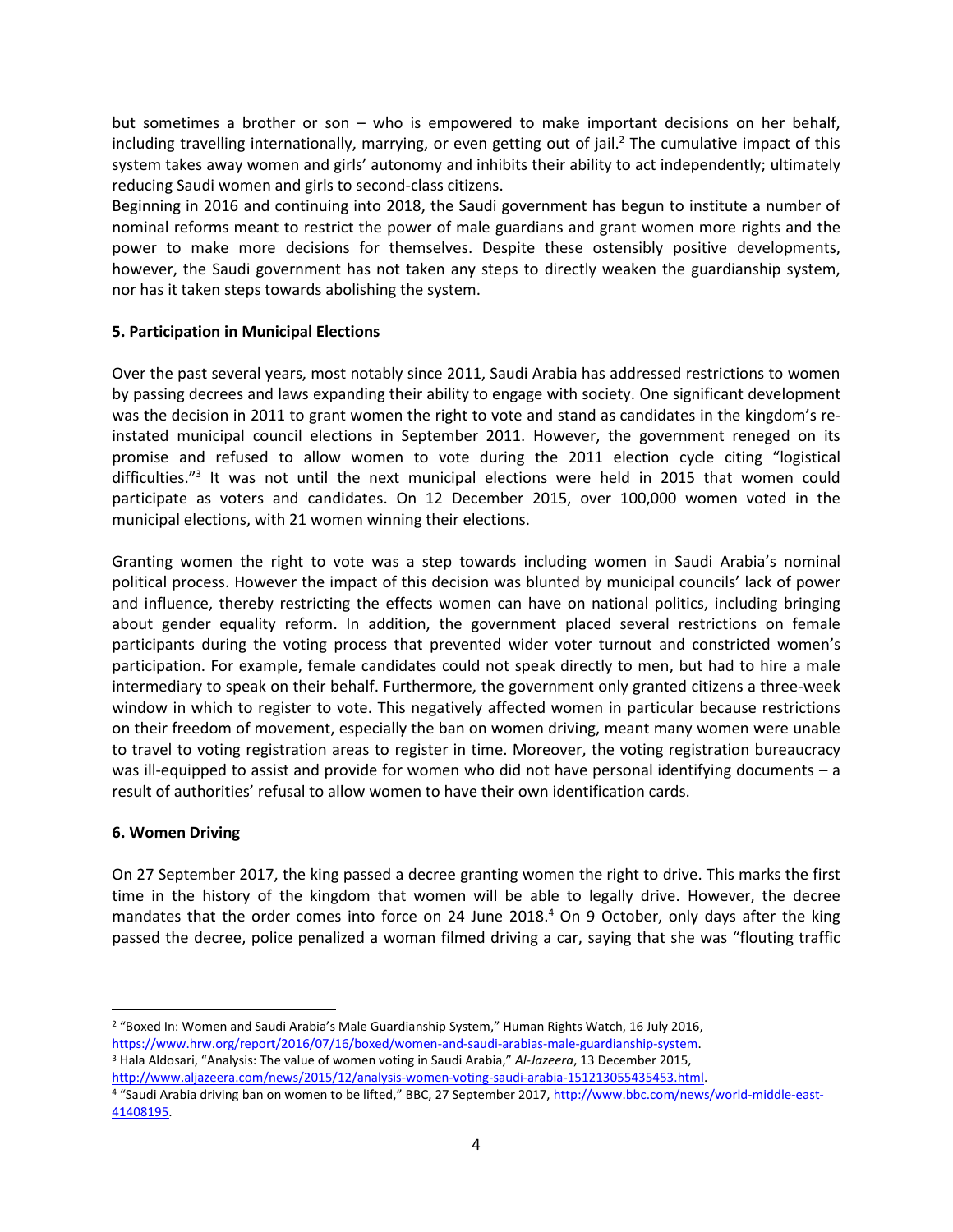regulations."<sup>5</sup> It is unclear whether the government will follow through with the decree or whether authorities will place restrictions on women's ability to drive.

## **7. Access to Identification Cards**

On 13 October 2015, the Shura Council – Saudi Arabia's 150-member consultative body appointed by the king that can recommend new laws and regulations, but which cannot legislate – voted 96 to 28 to amend the kingdom's Civil Status Law to make it easier for divorced or widowed women to complete government, administrative, and legal procedures without requiring a male guardian. The Shura Council also voted to allow some women to receive their own identification cards.<sup>6</sup> Until this vote, women were not granted their own identification cards. Instead they were listed on the identity cards of their male next-of-kin, often their husband or father.<sup>7</sup>

## **8. Detention, Intimidation, and Arrests of Women Activists**

Even as Saudi Arabia has decreed a number of structural reforms, authorities have targeted, intimidated, and detained a number of women, including activists and human rights defenders. For example, on 3 December 2014 airport officials at Jeddah's King Abdulaziz International Airport informed activist Samar Badawi that she was banned from travelling internationally for an indefinite period. As a result, she was unable to attend the European Union NGO forum in Brussels to which she had been formally invited. The Ministry of Interior had ordered the travel ban after she had spoken at the  $27<sup>th</sup>$ session of the United Nations (UN) Human Rights Council (HRC) on 16 September 2014. At the UN HRC, Badawi had called for the release of her husband and human rights defender Waleed Abu al-Khair, other human rights activists and prisoners of conscience, and an end to restrictive policies towards women.<sup>8</sup> Officials arrested her on 12 January 2016 because of her human rights work, although she was released on 13 January. On 13 February, Saudi authorities again called her in for questioning, although they released her soon after.<sup>9</sup>

Authorities have targeted Loujain al-Hathloul several times. In November 2014, Al-Hathloul and Maysaa al-Amoudi attempted to drive from the United Arab Emirates into Saudi Arabia in defiance of the ban on women driving.<sup>10</sup> They were detained for 73 days before being released.<sup>11</sup> On 4 June 2017, Saudi officials

l

<sup>5</sup> "Saudi woman is penalised for driving car before ban is lifted," *The Guardian*, 9 October 2017, [https://www.theguardian.com/world/2017/oct/09/saudi-arabia-woman-penalised-driving-car-before-ban-lifted.](https://www.theguardian.com/world/2017/oct/09/saudi-arabia-woman-penalised-driving-car-before-ban-lifted)

<sup>6</sup> Hatoon al-Fassi, "Finally, Saudi women have their own ID cards!" *Saudi Gazette*, 31 October 2015,

<http://saudigazette.com.sa/article/141549/Finally-Saudi-women-have-their-own-ID-cards>!; Habib Toumi, "Saudi women now allowed family ID cards," *Gulf News*, 27 January 2017[, http://gulfnews.com/news/gulf/saudi-arabia/saudi-women-now](http://gulfnews.com/news/gulf/saudi-arabia/saudi-women-now-allowed-family-id-cards-1.1661032)[allowed-family-id-cards-1.1661032.](http://gulfnews.com/news/gulf/saudi-arabia/saudi-women-now-allowed-family-id-cards-1.1661032) 

<sup>7</sup> David Hirst, "Progress as Saudi women get ID cards," *The Guardian*, 9 November 1999, [https://www.theguardian.com/world/1999/nov/10/saudiarabia.](https://www.theguardian.com/world/1999/nov/10/saudiarabia)

<sup>8</sup> "Case History: Samar Badawi," Frontline Defenders, accessed 3 January 2018,

[https://www.frontlinedefenders.org/en/case/case-history-samar-badawi.](https://www.frontlinedefenders.org/en/case/case-history-samar-badawi) 

<sup>9</sup> *Ibid.*

<sup>10</sup> "Saudi woman 'arrested' for driving," AlJazeera, 5 December 2014,

[http://www.aljazeera.com/news/middleeast/2014/12/saudi-woman-arrested-driving-2014121165739368209.html.](http://www.aljazeera.com/news/middleeast/2014/12/saudi-woman-arrested-driving-2014121165739368209.html)  <sup>11</sup> "Saudi Arabia detains rights activist who defied women's driving ban," Amnesty International, 5 June 2017, [https://www.amnesty.org/en/latest/news/2017/06/saudi-arabia-detains-rights-activist-who-defied-womens-driving-ban/.](https://www.amnesty.org/en/latest/news/2017/06/saudi-arabia-detains-rights-activist-who-defied-womens-driving-ban/)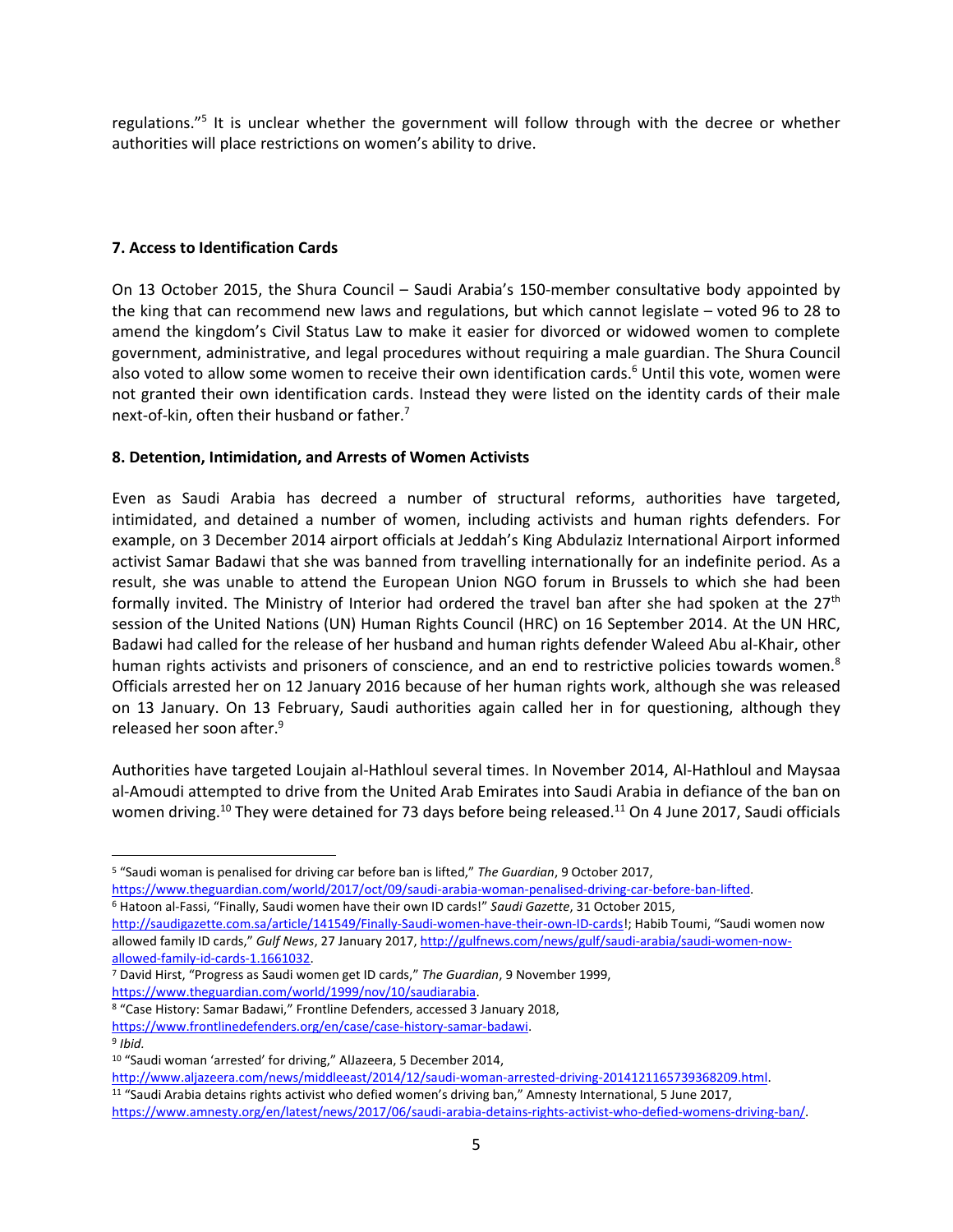again detained al-Hathloul, this time at the King Fahd International Airport in Dammam, although she was released on 7 June without further charges against her.<sup>12</sup>

On 19 April 2017, Saudi authorities arrested and imprisoned human rights defender and social media activist Mariam al-Otaibi for disobeying her father when she moved out of his house without permission.<sup>13</sup> Al-Otaibi had asked authorities to protect her from domestic violence, before fleeing her abusive family members and moving from al-Qassim Province to Riyadh.<sup>14</sup> However, after her father filed a "disobedience" case against her, officials detained her in a women's prison for 104 days. Before she was released into her family's custody, she was forced to drop the domestic violence charges.<sup>15</sup>

On 11 April 2017, only a week before officials detained Mariam al-Otaibi, several Saudi men, with the apparent tacit assistance of Filipino airline officials, forcibly repatriated 24-year-old Dina Ali Lasloom to Saudi Arabia as she was waiting for her flight from Manila to Australia.<sup>16</sup> Lasloom, a Saudi citizen, was attempting to flee her family in Kuwait for asylum in Australia.<sup>17</sup> In 2017, Amna AlJuaid fled her home to escape physical violence and emotional abuse from her father and brother. The abuse largely stemmed from the fact that she holds more progressive religious views than her family – AlJuaid self-defines as an atheist, while her family is religious-conservative. After she fled, her father hired a private detective to locate her and she subsequently went missing on 14 October 2017.<sup>18</sup> Although her whereabouts remain unknown, ADHRB and FIDH believe that she is in a women's reformatory center, which functions as a prison.

# **III. Human rights defenders and Counterterrorism**

 $\overline{\phantom{a}}$ 

9. During its 2<sup>nd</sup> Cycle UPR, Saudi Arabia received three recommendations concerning human rights defenders and civil society.

**138.48** Accelerate the issuance of civil society regulations to activate civil work in the areas of protecting and promoting human rights and develop the capacities of the workers in the area of human rights and guarantee their work in freedom and independence (State of Palestine);

**138.137** Reiterate its recommendations to guarantee the right to freedom of expression and conscience of all representatives of civil society, including religious minorities, and the revise the

<sup>&</sup>lt;sup>12</sup> Ibid; "Update: Saudi Arabia: Women' rights activist Loujain Al-Hathloul has been released," Gulf Centre for Human Rights, 8 June 2017[, http://www.gc4hr.org/news/view/1618.](http://www.gc4hr.org/news/view/1618) 

<sup>13</sup> "Saudi Arabia: Gulf Centre for Human Rights supports campaign to end male guardianship system of women," Gulf Centre for Human Rights, 21 February 2017, [http://www.gc4hr.org/news/view/1501.](http://www.gc4hr.org/news/view/1501)

<sup>&</sup>lt;sup>14</sup> Adam Coogle, "How was Saudi Arabia Voted onto a UN Women's Panel?," Human Rights Watch, 28 April 2017, [https://www.hrw.org/news/2017/04/28/how-was-saudi-arabia-voted-un-womens-panel.](https://www.hrw.org/news/2017/04/28/how-was-saudi-arabia-voted-un-womens-panel)

<sup>15</sup> Bethan McKernan, "Saudi Arabia: Women's rights activist freed after 104 days of detention without her male guardian," The Independent, 31 July 2017, [http://www.independent.co.uk/news/world/middle-east/saudi-arabia-women-right-activist-free](http://www.independent.co.uk/news/world/middle-east/saudi-arabia-women-right-activist-free-name-no-male-guardian-100-days-detention-maryam-al-otaibi-ar-a7869371.html)[name-no-male-guardian-100-days-detention-maryam-al-otaibi-ar-a7869371.html.](http://www.independent.co.uk/news/world/middle-east/saudi-arabia-women-right-activist-free-name-no-male-guardian-100-days-detention-maryam-al-otaibi-ar-a7869371.html) 

<sup>&</sup>lt;sup>16</sup> "Fleeing Woman Returned to Saudi Arabia Against Her Will," Human Rights Watch, 14 April 2017,

[https://www.hrw.org/news/2017/04/14/fleeing-woman-returned-saudi-arabia-against-her-will.](https://www.hrw.org/news/2017/04/14/fleeing-woman-returned-saudi-arabia-against-her-will)

<sup>17</sup> Katie Paul, "Saudi woman seeking asylum in Australia returned to Saudi Arabia," Reuters, 12 April 2017,

[https://www.reuters.com/article/us-saudi-women-rights/saudi-woman-seeking-asylum-in-australia-returned-to-saudi-arabia](https://www.reuters.com/article/us-saudi-women-rights/saudi-woman-seeking-asylum-in-australia-returned-to-saudi-arabia-idUSKBN17E1WP)[idUSKBN17E1WP.](https://www.reuters.com/article/us-saudi-women-rights/saudi-woman-seeking-asylum-in-australia-returned-to-saudi-arabia-idUSKBN17E1WP)

<sup>18</sup> "#SaveAmna: Saudi Twitter rallies to help find abused woman gone missing," The New Arab, 27 October 2017, [https://www.alaraby.co.uk/english/Blog/2017/10/27/Saudi-Twitter-rallies-to-help-find-missing-abused-woman.](https://www.alaraby.co.uk/english/Blog/2017/10/27/Saudi-Twitter-rallies-to-help-find-missing-abused-woman)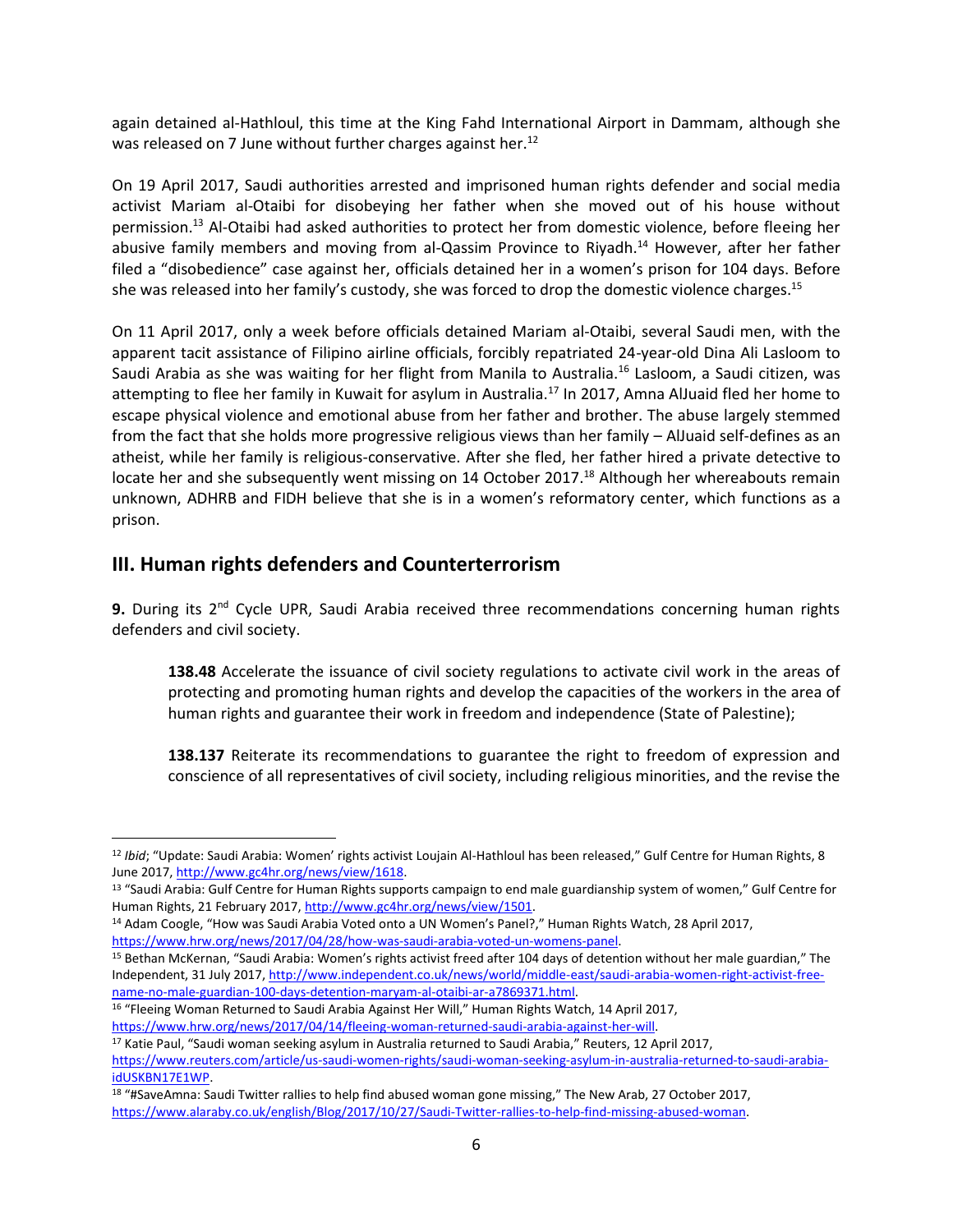judgements against the prisoners who were convicted for having freely expressed their opinion (Switzerland);

**138.164** Remove all obstacles to freedom of expression and movement against human rights defenders, including travel bans (Norway).

The government fully accepted recommendation **138.48** and partially accepted recommendations **138.137** and **138.164**. It committed to accelerating the issuance of civil society regulations in promoting and protecting human rights work and guaranteeing the freedom and independence of human rights defenders. The government partially committed to "removing all obstacles to freedom of expression and movement against human rights defenders, including travel bans" and "developing the capacities of the workers in the area of human rights and guarantee their work in freedom and independence." Despite this, the government has failed to effectively implement these recommendations. It technically implemented one aspect of the State of Palestine's recommendation by issuing regulations governing the work of civil society, however authorities use the regulations to regulate and restrict the work of civil society and human rights defenders, rather than protecting and promoting it.

Article 12 of the UN Declaration on Human Rights mandates states to take necessary measures to ensure protection for human rights defenders. However, Saudi Arabia has not promulgated legislation protecting human rights defenders or civil society activists. Rather, under the auspices of the 2013 and 2017 counterterror laws, the 2015 Law on Associations, the 2007 cybercrime law, and the 2003 publications law, authorities target and prosecute human rights defenders and civil society activists on free expression and free association charges.

#### **10. Restrictive 2013 and 2017 counterterror Laws**

Saudi Arabia promulgated its first counterterror law, the Law on Terrorism and Its Financing, on 16 December 2013, and it entered into force on 2 February 2014. The 2014 Counterterror law broadly defines terrorism, granting the government extraordinary power to jail human rights defenders and activists and criminalize free expression, opinion, assembly, and association. Article 1 of the 2014 law classifies terrorism as

"Any act carried out by an individual or collective criminal project, whether directly or indirectly, towards the purpose of disrupting public order; harming the security and stability of the community risking national unity; disabling the Basic Law or any of its articles; harming the reputation or status of the country; […] or threatening or inciting the commission of any of the aforementioned acts."

Article 3 allows authorities to apply the law towards individuals intending to commit, establish, or incite "changing the ruling system of the kingdom" or "harming the interests, economy, and national and social security of the kingdom." Because it does not link terrorism with violence, the law can be interpreted to encompass peaceful expression and activism.

This broad definition grants the government extraordinary power to criminalize freedom of speech and opinion and freedom of assembly and association and prosecute dissidents and critics of the government. Additionally, Article 3 states that authorities can apply the law to individuals intending to commit, establish, or incite "changing the ruling system of the kingdom" or "harming the interests,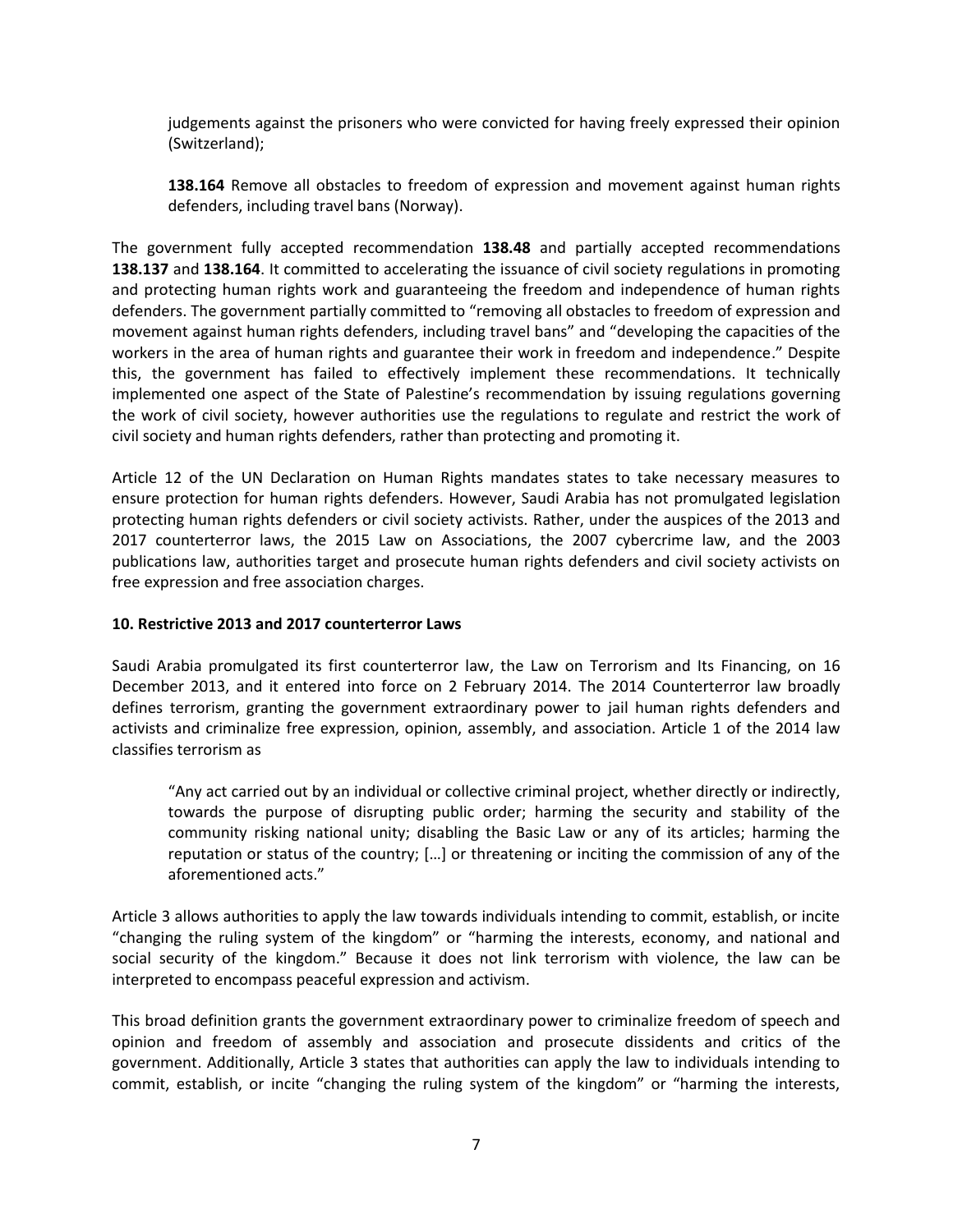economy, and national and social security of the kingdom." Because the law does not define terrorism as a violent act, the government utilizes these provisions against activists and human rights defenders.

From Saudi Arabia's 2<sup>nd</sup> UPR Cycle until the passage of the 2017 Counterterror law, the government has employed the vague language of the 2014 Counterterror law to bring terror charges against numerous human rights defenders, journalists, and peaceful dissidents, most of who are tried in the Specialized Criminal Court (SCC). The SCC is Saudi Arabia's counterterror court, founded in 2008 to try members of al-Qaeda, but used since 2011 to prosecute human rights activists and peaceful dissidents under the counterterror law.

On 1 November 2017, Saudi Arabia issued a new Law on Combatting Terrorist Crimes and Financing. Like the 2013 law, the 2017 law defines terror crimes broadly, as any conduct which, whether directly or indirectly "aims to infringe public order, or destabilize the security of the community and the State's stability or threaten national unity, or disable the Basic Law of Governance or some of its provisions" as well as any attempts to do or incite such actions. Importantly, Article 30 of the law prescribes imprisonment of 5 – 10 years for "any individual who has ever described – directly or indirectly – the King or the Crown Prince with an offensive description to religion or justice." Articles 40, 41, and 50 prescribe a mandatory death sentence for committing certain terror crimes. More broadly, however, like its predecessor, the 2017 law does not require a terror crime to be violent, but allows for the prosecution of intent to commit a terror act, which the government often applies to peaceful dissent.

## **11. The 2007 Anti-Cybercrime Law**

Saudi Arabia's Anti-Cybercrime Law was passed on 26 March 2007. Article 6 of the law is the most pertinent, stating that it is illegal to "produce, prepare, transmit, or store material impinging on public order, religious values, public morals, and privacy through the information network or computers." The government further increased restrictions on online content with the passage in January 2011 of the Executive Regulations for Electronic Publishing Activity, which bring online publications under the remit of the 2000 Press and Publications Law. The Executive Regulations require all online operators including website managers, discussion forums, blogs, personal websites and anyone publishing information via text messages or group emails to have a license or registration from the Ministry of the Interior.<sup>19</sup> In 2014, the government amended the Cybercrime law to include social media and social networks and it raises the fine to 500,000 Saudi riyals (\$133,000).

### **12. The 2003 Press and Publications Law**

 $\overline{a}$ 

On 29 November 2000, the Saudi government promulgated the Law of Printed Materials and Publications, also known as the Law on Press and Publications. The law governs the circulation and content of printed materials, bookstores, foreign media offices, printing presses, television, and radio. The law restricts the content media outlets can publish, requiring all forms of media to have a license from the Ministry of Information in order to operate (Article 4). It also limits freedom of expression to "within the limits of Sharia rulers and law," although the law does not define these limits (Article 8). Article 9 adds that approved printed material cannot "lead to a breach of public security, public policy, conflict with national interest, stir up discord among citizens, lead to approval and incitement of criminal conduct, injure the economic or health situation of the country," and that it must "observe objective

<sup>19</sup> Salah Deeb, "Saudi Arabia – New Web Publishing Law," AlTamimi & Co, February 2011, http://www.tamimi.com/law-updatearticles/saudi-arabia-new-web-publishing-law/.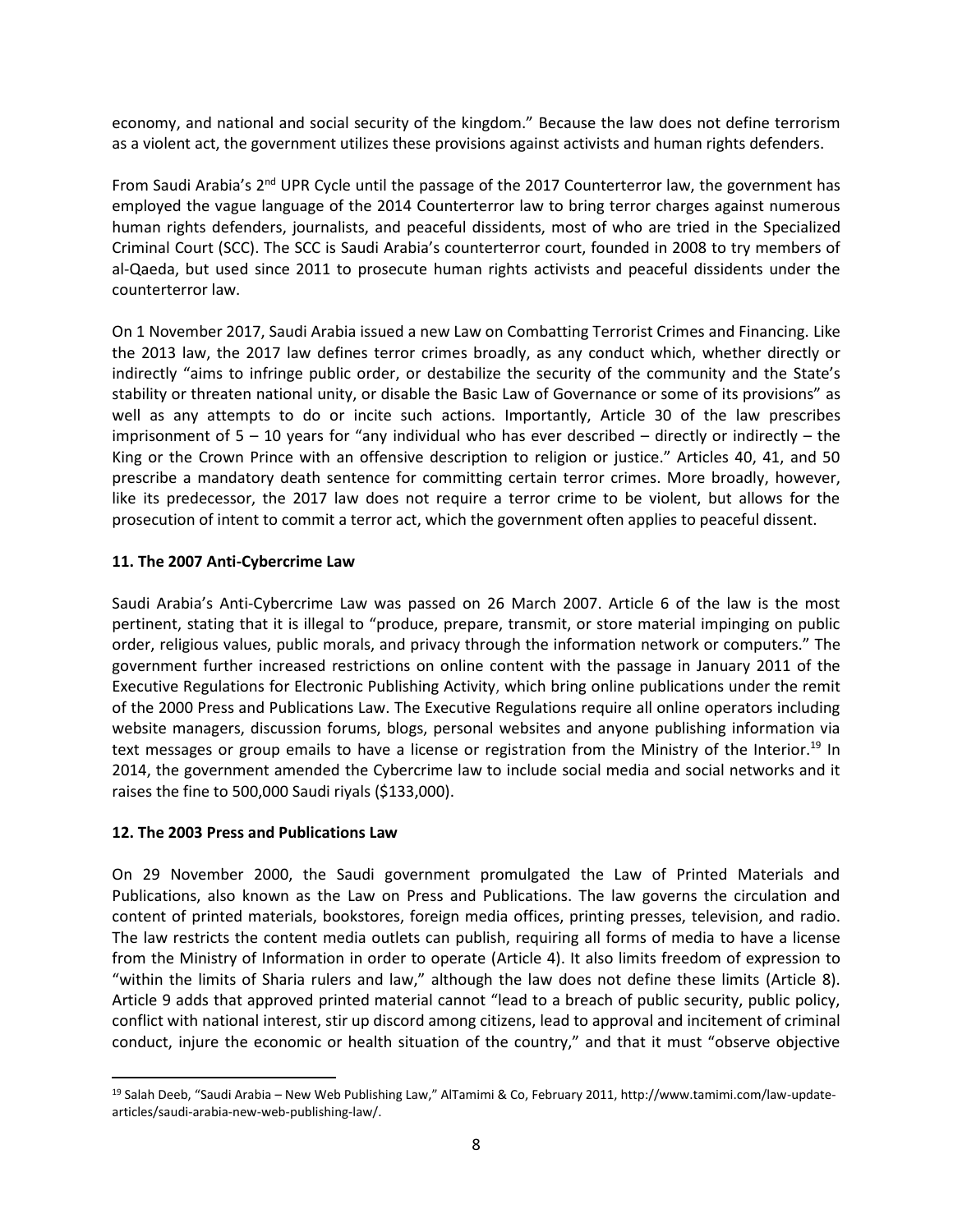and constructive criticism that aims at public interest and which is based on facts and evidence." Article 18 enumerates that "external printed matters shall be approved if free from anything insulting to Islam or the system of Government of injurious to high interests of the state or scarify public morality and conflict with ethical standards." Article 38 states the government can fine violators up to 50,000 Saudi riyals for breaking the law (\$13,000) and also to temporarily close a media establishment for up to two months or shutter it permanently if it does not abide by the law.

## **13. The 2015 Law on Associations**

In addition to using the Counterterror laws, Cybercrime law, and Publications law to target human rights defenders, the Saudi government also uses the 2015 Law on Associations to maintain strict control over civil society space and civil society and non-governmental organizations. Passed on 30 November 2015, the law is the kingdom's comprehensive legal framework "governing the establishment, operation, and supervision of associations and foundations." It allows the government to prohibit the formation of an association which doesn't respect the principles of Sharia and whose principles "contradict with public order or public ethics, or disrupt the national unity" (Article 8). The government uses these open-ended restrictions to categorically refuse to officially license human rights organizations. The law also allows the government to interfere in the internal work of any association, including an association's elections of board members (Article 18) and the appointment of their board members (Article 19).

Due to these restrictions, according to Hala Aldosari, a Saudi women's activist, "five different structures can be observed in Saudi Arabia: charitable organizations licensed by the [Ministry of Labor and Social Development], specialized/professional CSOs operating under other government entities, the businessaffiliated charities, semi-governmental structures under the patronage of members of the royal family, and informal CSOs functioning without state permission."<sup>20</sup> According to the Civic Freedom Monitor, as of April 2016, there are 736 registered associations and 164 registered foundations in Saudi Arabia.<sup>21</sup> However, there are no human rights or independent civil society organizations.

# **14. Use of Restrictive Legislation against Activists**

 $\overline{a}$ 

The government utilizes the web of Counterterror, Cybercrime, Associations, and Publications laws to criminalize the rights to free expression, association, and assembly, and to target and arrest activists and human rights defenders. For example, the government refused to license the Saudi Civil and Political Rights Association (ACPRA), forcing it to operate illegally, before targeting the organizations members under the 2013 Counterterror law and 2007 Anti-cybercrime law. As a result of this targeted suppression, most of ACPRA's members are in prison.

Since Saudi Arabia's 2<sup>nd</sup> Cycle UPR in October 2013, authorities have sentenced ACPRA members Fowzan al-Harbi, Abdulkareem al-Khoder, Dr. Abdulrahman al-Hamid, and Issa al-Hamid and Abdulaziz al-Shubaily to lengthy prison sentences, where they join many of ACPRA's other members. On 19 November 2014, a court increased al-Harbi's sentence from one year in prison and a six-year suspended

<sup>&</sup>lt;sup>20</sup> Hala Aldosari, "New Saudi Law Maintains State Control Over Civil Society Organizations," Arab Gulf States Institute in Washington, 27 December 2015, [http://www.agsiw.org/new-saudi-law-maintains-state-control-over-civil-society](http://www.agsiw.org/new-saudi-law-maintains-state-control-over-civil-society-organizations/)[organizations/.](http://www.agsiw.org/new-saudi-law-maintains-state-control-over-civil-society-organizations/) 

<sup>&</sup>lt;sup>21</sup> "Civic Freedom Monitor: Saudi Arabia," International Center for Not-for-Profit Law (ICNPL), updated 18 October 2017, [http://www.icnl.org/research/monitor/saudiarabia.html.](http://www.icnl.org/research/monitor/saudiarabia.html)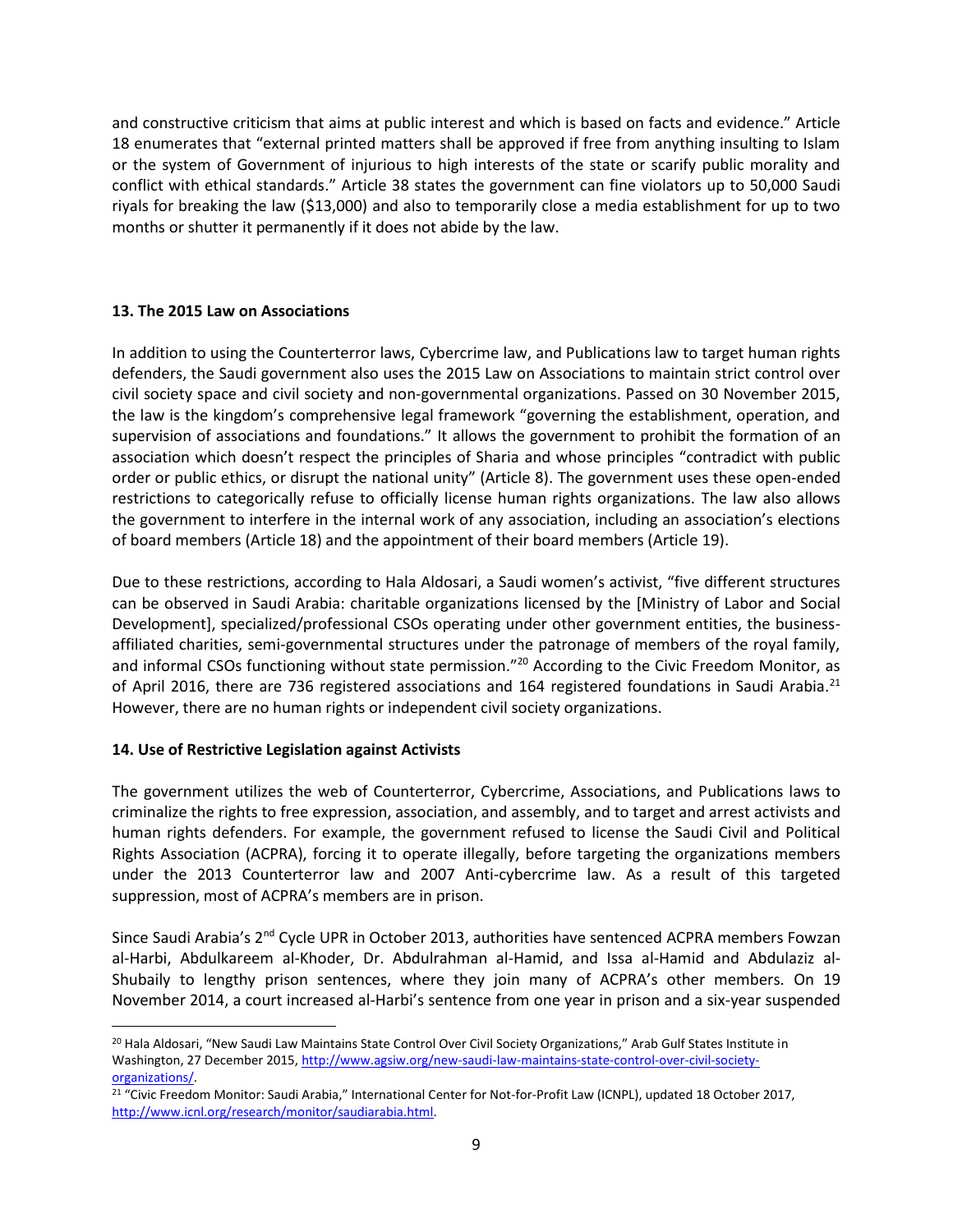sentence to 10 years in prison and a ten-year travel ban on charges of "inciting disobedience to the ruler by calling for demonstrations" and "accusing the judiciary of being incapable of delivering justice."<sup>22</sup> In mid-October 2015, the SCC sentenced Dr. Abdulrahman al-Hamid to nine years in prison and a nine-year travel ban on charges including "spreading chaos by calling for demonstrations" and "participating and setting up an unlicensed organization – ACPRA." Then in May 2016, the SCC sentenced Abdulaziz al-Shubaily to eight years in prison and an eight-year travel ban on charges including "spreading a statement which calls for continuous demonstrations" and "accusing security forces and senior officials of suppression, torture, assassination, enforced disappearance, and violating human rights." On 1 December 2016, an appeals court increased Issa al-Hamid's sentence to 11 years in prison, an 11-year travel ban, and a fine of 100,000 Saudi riyals (\$26,600).

On 9 January 2017, Saudi Arabia's Bureau of Investigation and Public Prosecution detained Essam Koshak, a human rights defender who has been vocal on issues of corruption, freedom of expression, and the campaign to end the kingdom's system of male guardianship, in Riyadh's al-Ha'ir Prison after he responded to a summons to appear before the Bureau. His trial began on 4 October in front of the SCC and he was accused of "inciting public opinion" and of illegally supporting an end to the male guardianship system.<sup>23</sup> On 28 February, the SCC sentenced him to four years in prison.<sup>24</sup>

On 18 December 2016, officials arrested human rights defender Issa al-Nukheifi, when he responded to a summons for questioning and arrived at the al-Nozha police station in Mecca. The Bureau of Investigation and Prosecution interrogated him multiple times without his lawyer present about his human rights activism and contact with international human rights organizations. His trial began on 21 August 2017 in the SCC on charges that included "insulting the rulers, government and security forces," and "communicating with foreign groups that are hostile to the Kingdom and receiving funding from them" and that stem from his social media activism and calls for the release of prisoners of conscience and establishment of a democratic parliament and representative government.<sup>25</sup> On 28 February 2018, the SCC sentenced him to six years in prison.<sup>26</sup>

Authorities have also prosecuted activist Naimah al-Matrood because of her alleged participation in demonstrations and rallies in the kingdom's Eastern Province. She was arrested for the first time on 23 February 2016, released, and then arrested again on 13 April 2016.<sup>27</sup> She was tried in the SCC on charges including participating in anti-state demonstrations and rallies, and violating public order by creating

<sup>23</sup> "Essam Koshak," Frontline Defenders, accessed 14 December 2017[, https://www.frontlinedefenders.org/en/case/essam](https://www.frontlinedefenders.org/en/case/essam-koshak-detained-saudi-authorities)[koshak-detained-saudi-authorities.](https://www.frontlinedefenders.org/en/case/essam-koshak-detained-saudi-authorities)

<sup>24</sup> "Saudi Arabia sentences two rights activists to years in jail," Middle East Eye, 28 February 2018, [http://www.middleeasteye.net/news/saudi-arabia-sentences-two-rights-activists-years-jail-178008097.](http://www.middleeasteye.net/news/saudi-arabia-sentences-two-rights-activists-years-jail-178008097)

 $\overline{\phantom{a}}$ 

<sup>26</sup> "Saudi Arabia sentences two rights activists to years in jail," Middle East Eye, 28 February 2018, [http://www.middleeasteye.net/news/saudi-arabia-sentences-two-rights-activists-years-jail-178008097.](http://www.middleeasteye.net/news/saudi-arabia-sentences-two-rights-activists-years-jail-178008097)

<sup>&</sup>lt;sup>22</sup> "Saudi Arabia: Human rights defender Fawzan Al-Harbi imprisoned for ten years," Gulf Center for Human Rights (GCHR), 20 November 2014[, http://www.gc4hr.org/news/view/821.](http://www.gc4hr.org/news/view/821)

<sup>25</sup> "Saudi Arabian Prisoner of Conscience on Trial: Issa al-Nukheifi," Amnesty International, 7 September 2017, [https://www.amnesty.org/en/documents/mde23/7039/2017/en/.](https://www.amnesty.org/en/documents/mde23/7039/2017/en/) 

<sup>&</sup>lt;sup>27</sup> "Saudi Arabia: Trial of Internet activist Naimah Al-Matrod continues," Gulf Centre for Human Rights, 17 April 2017, [http://www.gc4hr.org/news/view/1551.](http://www.gc4hr.org/news/view/1551)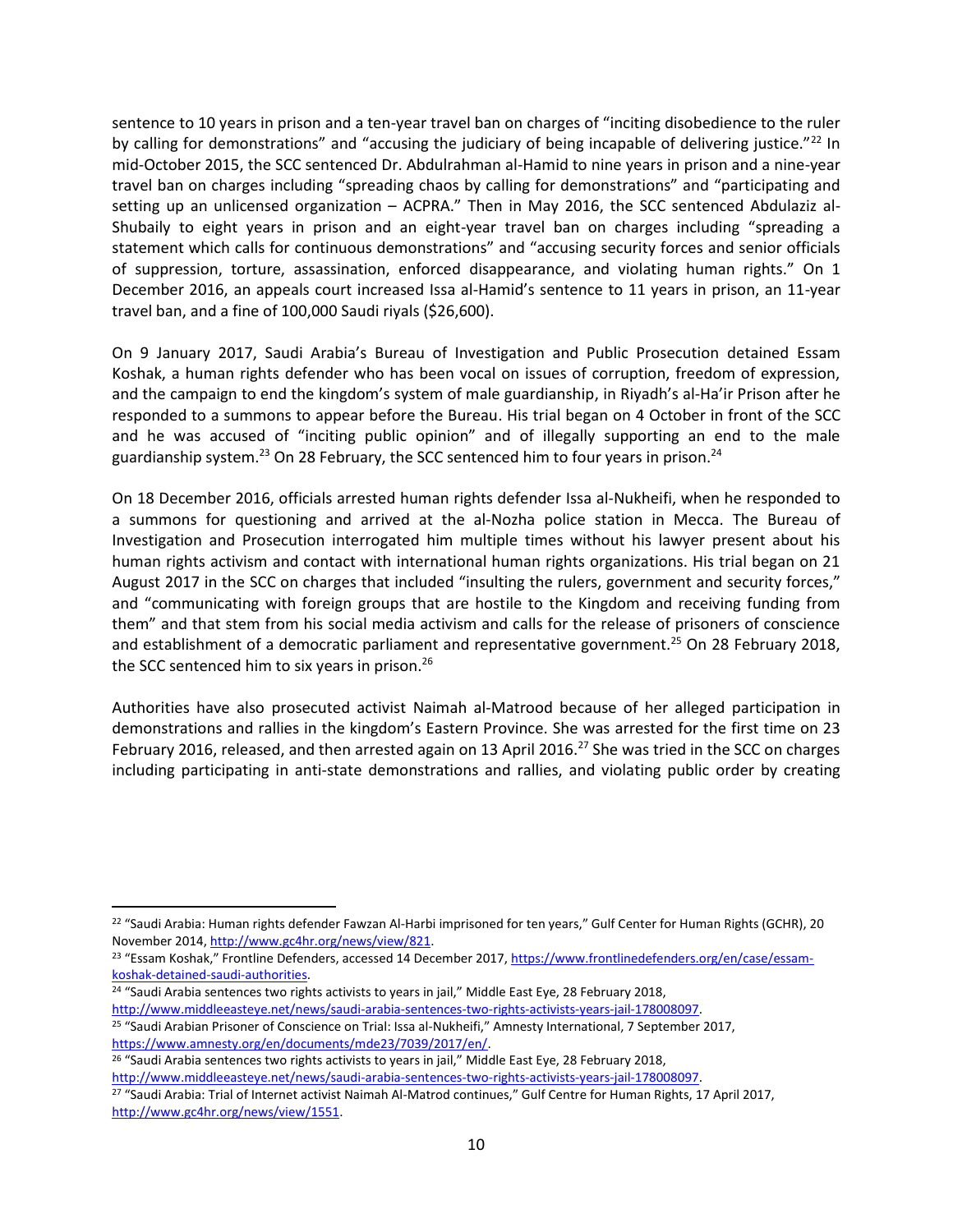two social networking accounts on Twitter and Facebook to demand the release of detained.<sup>28</sup> She was sentenced to six years in prison and a six-year travel ban on 10 November 2017.<sup>29</sup>

# **IV. Torture**

15. During its 2<sup>nd</sup> Cycle UPR, the Kingdom of Saudi Arabia received three recommendations concerning the use of torture and cruel, inhuman, and degrading treatment and calling on the government to prohibit torture.

**138.7** Make further advances through the accession to ICCPR; ICESCR, OP-CAT and OP-CEDAW (Czech Republic); Accepted in part,

**138.151** Guarantee due process, prohibit in law the use of torture and other forms of cruel treatments, in accordance with the Convention against Torture (France). Fully accepted

**138.153** Implement legal reforms to promulgate a criminal code, ensure transparent and fair criminal trials, and prevent arbitrary, secret and indefinite detention and torture in custody (Australia). Fully accepted

The Saudi government fully accepted recommendations **138.151** and **138.153** and partially accepted recommendation **138.7**. It committed to "guaranteeing due process, [and] prohibiting in law the use of torture and other forms of cruel treatment" in accordance with its treaty obligations under the Convention against Torture. Despite accepting two out of three recommendations, the Saudi government has failed to implement the recommendations. On the contrary, torture and abuse remain rampant in Saudi prisons and detention centers.

Saudi Arabia ratified the UN Convention against Torture (CAT) on 23 September 1997. In accordance with provisions of the treaty, each member country must submit a report to the UN Committee against Torture within one year of ratification. In addition to the initial report, all State Parties should submit follow up reports "every four years unless the Committee requests other reports." Saudi Arabia's first report was due on 21 October 1998. $30$  However the government did not submit its report until 27 February 2001.<sup>31</sup> Saudi Arabia was due to submit a second report on 30 September 2010,<sup>32</sup> but the government made this submission in January 2015.<sup>33</sup> Even as Saudi Arabia has been late in its reporting to the Committee against Torture, it has not yet acceded to the Optional Protocol on Torture.

[http://www.un.org/documents/ga/docs/55/a5544pdf.](http://www.un.org/documents/ga/docs/55/a5544pdf)

l

<sup>&</sup>lt;sup>28</sup> "Naimah AlMatrod: Saudi Arabia uses counter-terror law to unfairly sentence human rights defender to six years in prison for her peaceful activism," European Saudi Organisation for Human Rights, 18 December 2017[, http://www.esohr.org/en/?p=1235;](http://www.esohr.org/en/?p=1235) "Saudi Arabia: Trial of Internet activist Naimah Al-Matrod continues," Gulf Centre for Human Rights, 17 April 2017, [http://www.gc4hr.org/news/view/1551.](http://www.gc4hr.org/news/view/1551)

<sup>&</sup>lt;sup>29</sup> "Saudi Arabia: Internet activist Naimah Al-Matrod sentenced to six years in prison," Gulf Centre for Human Rights, 15 November 2017[, http://www.gc4hr.org/news/view/1731.](http://www.gc4hr.org/news/view/1731) 

<sup>30</sup> "Report of the Committee against Torture: Twenty-third Session (8-19 November 1999), Twenty-fourth Session (1-19 May 2000)," UN General Assembly Official Records, Fifty-fifth Session, Supplement No. 44 (A/55/44), 2000,

<sup>&</sup>lt;sup>31</sup> OHCHR: Ratification, Reporting & Documentation for Saudi Arabia:

[http://tbinternet.ohchr.org/\\_layouts/TreatyBodyExternal/Countries.aspx.](http://tbinternet.ohchr.org/_layouts/TreatyBodyExternal/Countries.aspx) <sup>32</sup> *Ibid*.

<sup>33</sup> "Ratification Status for Saudi Arabia," OHCHR,

http://tbinternet.ohchr.org/\_layouts/TreatyBodyExternal/Treaty.aspx?CountryID=152&Lang=EN.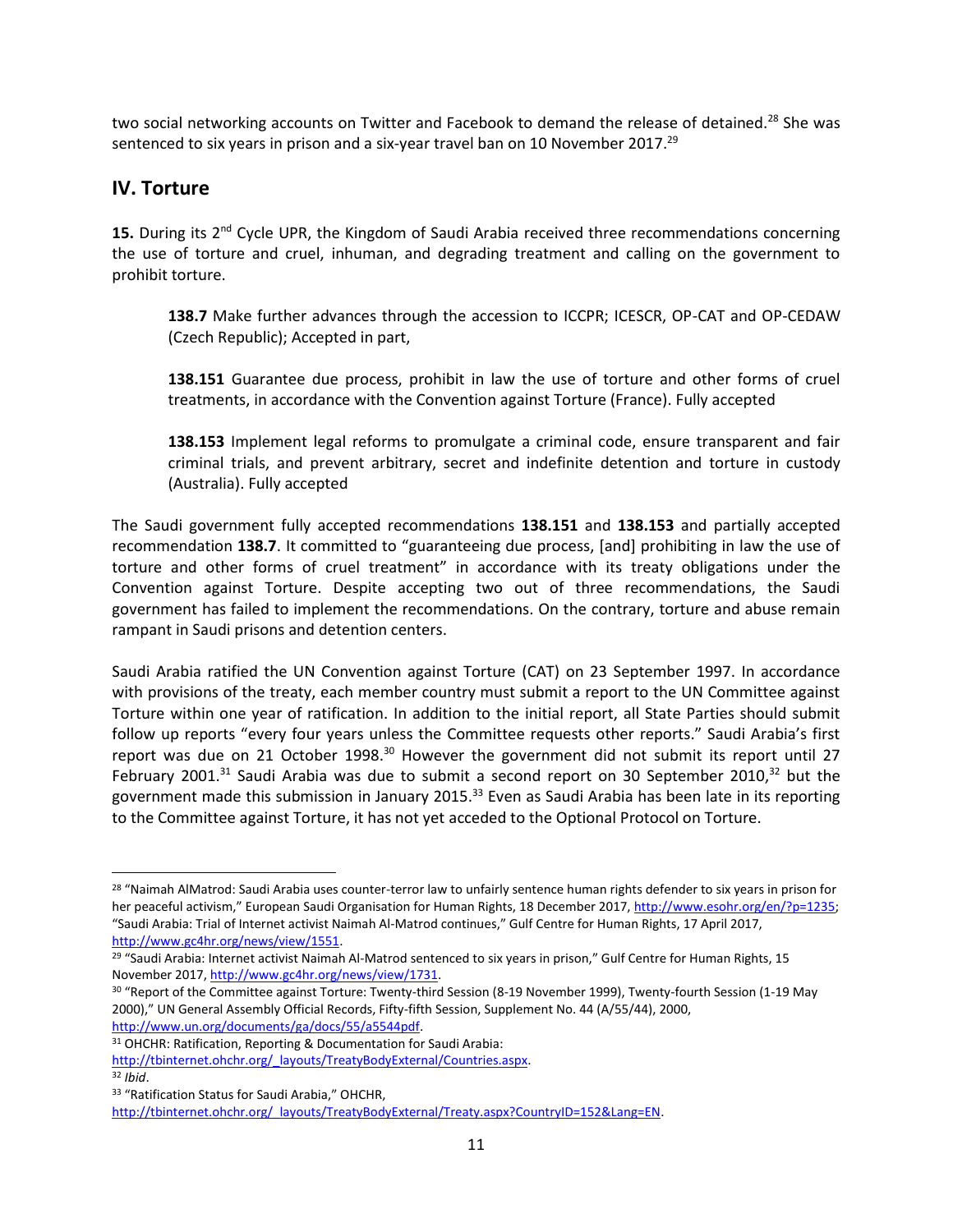Abuse and torture are widespread in Saudi Arabia's prisons and detention centers and the kingdom's criminal justice system accepts confessions obtained under torture as a valid form of evidence in trials. Courts often use defendants' "confessions" to sentence them to lengthy prison terms or capital punishment, even when prisoners state before the court that officials tortured them into signing a false confession. For example, officials tortured Ali al-Nimr, Dawood al-Marhoon, and Abdullah al-Zaher until they signed false confessions, which the prosecution used as evidence to obtain a death sentence, although al-Nimr, al-Marhoon, and al-Zaher stated before the judge that they had been tortured into signing the confessions.

On 2 January 2016, authorities executed Ali Saeed al-Rebh along with 46 others. Officials arrested al-Rebh when he was 18-years-old and a prosecutor charged him with participating in the Arab Spring protests of 2011/2012.<sup>34</sup> While in prison, authorities tortured him, causing a number of long-term injuries, including back pains, headaches, and weight loss. After five hearings, a court sentenced him to death.<sup>35</sup> Saudi authorities also executed Mohammad Faisal al-Shioukh on 2 January 2016. They arrested him when he was 19-years-old for his participation in the Arab Spring protests. During his detention, officials tortured al-Shioukh. They beat him with batons and electric cables in an attempt to force him to confess. He later confessed to the charges put to him.<sup>36</sup> The torture reportedly caused a number of permanent injuries, including damage to his heart valves, weakened eyesight, and complications from a broken jaw. Mohammed al-Swaymil was also executed by the Saudi government on 2 January 2016. Authorities arrested him on 5 April 2011 allegedly in connection to the peaceful protests taking place in Awamiyah. According to his family, during al-Swaymil's first night in Dammam's Ministry of Interior-run intelligence prison, 20 masked officers beat him until he lost consciousness. At midnight, officers tortured him by shocking him with electric shocks that they applied to sensitive parts on his body. They also beat him while he was blindfolded. Munir Al-Adam, Abdullah al-Tareef, Mujtaba al-Suwaiket, Hussein al-Rabee, and Fadel al-Labad were also sentenced to death based on confessions they reportedly gave under torture. Because of the torture, Al-Adam is completely deaf in one ear while al-Labad suffers from chronic back pain.

# **VI. Recommendations to the Kingdom of Saudi Arabia**

### **16. Concerning Women's Rights**

 $\overline{\phantom{a}}$ 

- Immediately abolish the system of male guardianship and pass a law banning the guardianship system and ensuring gender equality throughout Saudi Arabia;

- Unconditionally release all women detained for their activism and drop all charges against them;

- Extend an open invitation to the mandates of the Special Rapporteur on Violence against Women and the Working Group on Discrimination against Women and ensure the mandates have open access to women's rights activists.

### **17. Concerning Human Rights Defenders and Countering Terrorism**

<sup>34</sup> Miriam Wells and Namir Shabibi, "These are the Juvenile 'Offenders' Saudi Arabia Executed in Jauary," *Vice*, 26 April 2016, [https://news.vice.com/article/these-are-the-juvenile-offenders-saudi-arabia-executed-in-january.](https://news.vice.com/article/these-are-the-juvenile-offenders-saudi-arabia-executed-in-january)  <sup>35</sup> *Ibid.*

<sup>36</sup> Chris Green, "Saudi Arabia executions: The political prisoners who were killed—and those still on death row," *Independent*, 3 January 2016, http://www.independent.co.uk/news/world/middle-east/saudi-arabia-executions-the-political-protesters-whowere-killed-and-those-still-on-death-row-a6795016.html.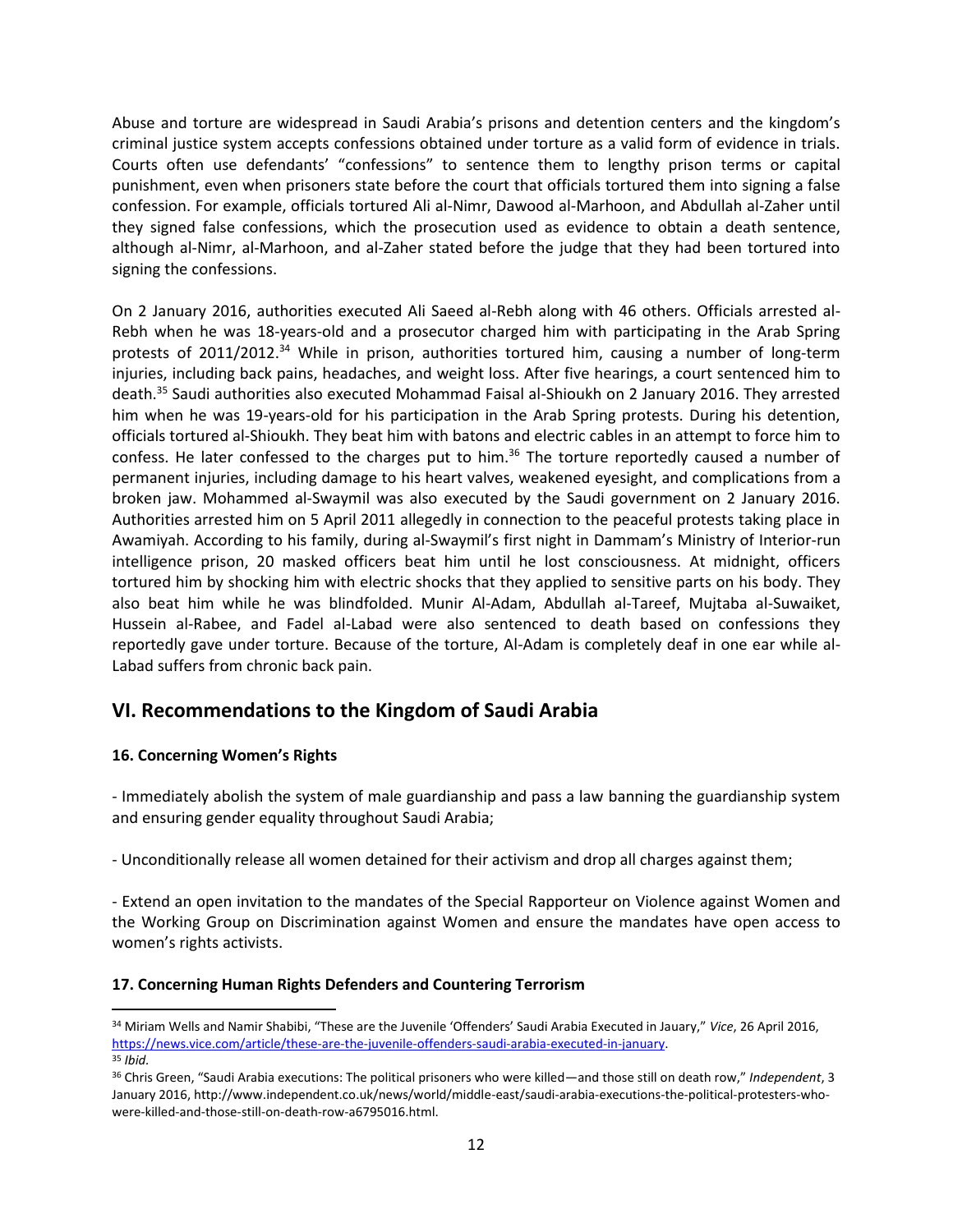- Immediately release all activists and human rights defenders imprisoned because of their activism and on charges of free expression, free assembly, and free association;

- Reform the counterterror, associations, cybercrime, and publication laws to lift restrictions on human rights defenders and activists;

- Promulgate legislation protecting human rights defenders and promoting their work;

- Strictly define terrorism as a violent crime to ensure that peaceful criticism is not legally classified as terrorism;

- Remove articles in the counterterror, associations, cybercrime, and publication laws that criminalize the freedom of expression, assembly, and association;

- Extend an open visit request to the Special Rapporteur on the situation of human rights defenders and ensure that the Rapporteur has open access to members of civil society;

- End reprisals against human rights defenders and activists for their engagement with international human rights mechanisms and organizations and initiate transparent and impartial investigations into reprisals, while compensating defenders as relevant.

## **18. Concerning Torture**

- Immediately end torture by promulgating and enforcing legislation in line with international standards;

- Prosecute officials engaged in torture, mistreatment, or abuse to the full extent of the law in transparent trials according to international standards of due process and fair trials;

- Extend an open invitation to the Special Rapporteur on torture and ensure the Rapporteur has open access to rights defenders and victims of torture and fully implement any and all recommendations made by these mandates;

- Release all prisoners who were convicted based on confessions obtained under torture, and try them again if necessary in open and transparent courts with international observers present, according to international standards of due process and fair trails.

### **Annex: Recommendations made to the Government of Saudi Arabia during its 2nd Cycle UPR**

# **Concerning Women's Rights<sup>37</sup>**

 $\overline{a}$ 

<sup>&</sup>lt;sup>37</sup> See section II. For concerns over the guardianship system, see section II, paragraph 4.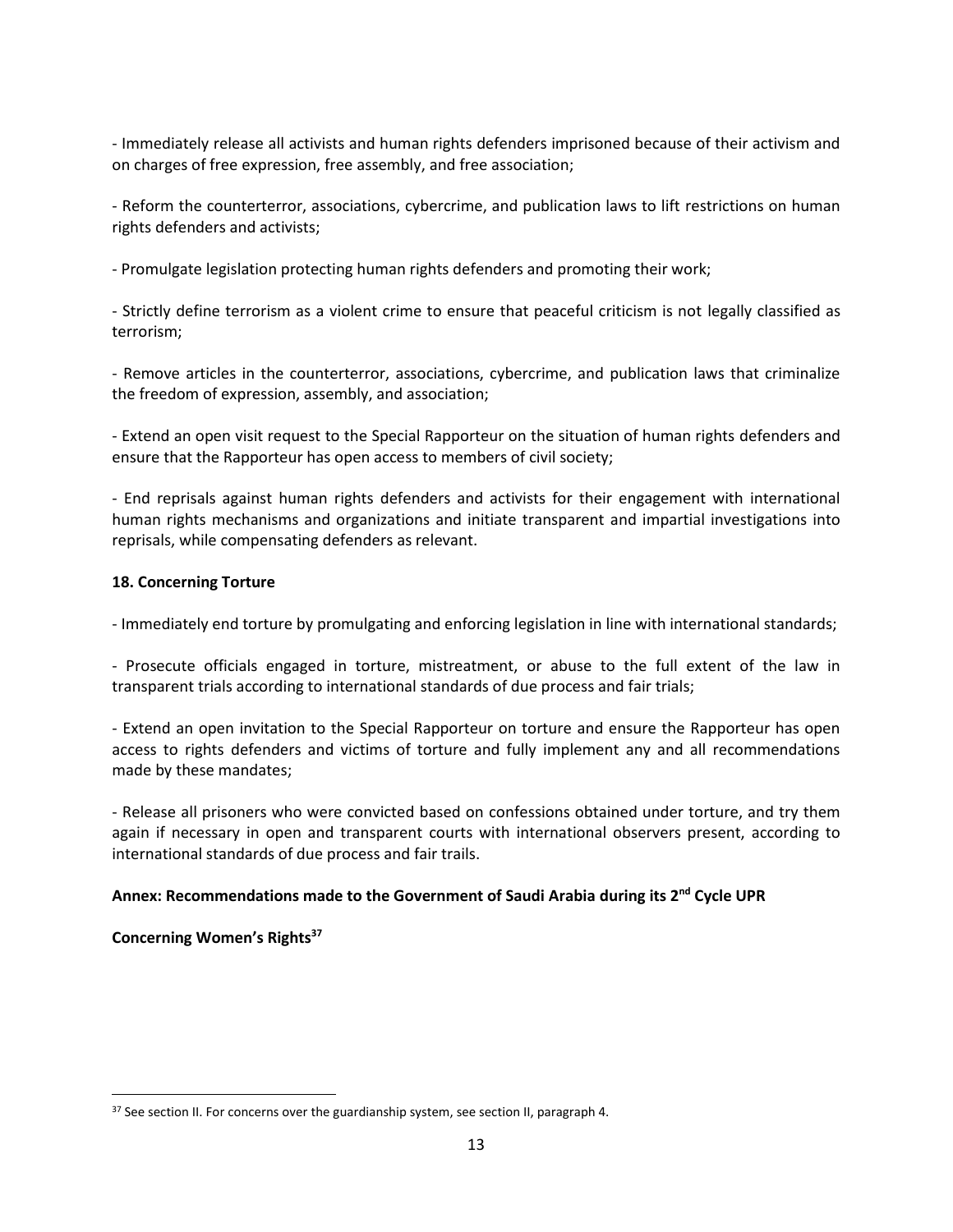| Recommendation | <b>Recommendation and</b>                                                                                                                                                                                                                                                                              | 2 <sup>nd</sup> Cycle | 2 <sup>nd</sup> Cycle | <b>Progress</b>                    | <b>Current</b>                         |
|----------------|--------------------------------------------------------------------------------------------------------------------------------------------------------------------------------------------------------------------------------------------------------------------------------------------------------|-----------------------|-----------------------|------------------------------------|----------------------------------------|
| <b>Number</b>  | <b>State</b>                                                                                                                                                                                                                                                                                           | <b>Status</b>         | Implementation        |                                    | <b>Assessment</b>                      |
| 138.100        | Take urgent steps to abolish<br>the system of guardianship<br>(Denmark)                                                                                                                                                                                                                                | Accepted              | Not implemented       | <b>No</b><br>perceived<br>progress | Not<br>implemented                     |
| 138.101        | Continue to make efforts to<br>abolish the practice of male<br>guardianship over<br>women<br>(Republic of Korea)                                                                                                                                                                                       | Accepted              | Not implemented       | No<br>perceived<br>progress        | Not<br>implemented                     |
| 138.102        | Dismantle the system of male<br>guardianship<br>and<br>allow<br>women to freely travel, work,<br>study, marry, and<br>access<br>health care and other public<br>services (Australia)                                                                                                                   | Accepted              | Not implemented       | Some<br>perceived<br>progress      | Partially<br>implemented <sup>38</sup> |
| 138.103        | Continue<br>the<br>progress<br>introduce<br>underway<br>and<br>further steps to achieve<br>gender equality, in particular<br>the abolishment of the system<br>of male guardianship (New<br>Zealand)                                                                                                    | Accepted              | Not implemented       | Some<br>perceived<br>progress      | Partially<br>implemented <sup>39</sup> |
| 138.105        | Take steps to remove the<br>guardianship system, when it<br>results in a limitation of the<br>full exercise and enjoyment of<br>the rights and freedom of<br>women (Costa Rica)                                                                                                                        | Accepted              | Not implemented       | No<br>perceived<br>progress        | Not<br>implemented                     |
| 138.106        | Proceed<br>with<br>the<br>promulgation of the necessary<br>laws in order to abolish the<br>male guardianship system<br>while, in parallel,<br>the<br>stereotypes<br>affecting<br>women's enjoyment of their<br>rights, including their personal<br>should<br>status<br>law,<br>be<br>remedied (Greece) | Accepted              | Not implemented       | No<br>perceived<br>progress        | Not<br>implemented <sup>40</sup>       |
| 138.107        | Repeal the legal guardianship<br>system for adult women<br>(Italy)                                                                                                                                                                                                                                     | Accepted              | Not implemented       | <b>No</b><br>perceived<br>progress | Not<br>implemented                     |
| 138.108        | As a step to advance the<br>situation of women, abolish                                                                                                                                                                                                                                                | Accepted              | Not implemented       | <b>No</b><br>perceived             | Not<br>implemented                     |

<sup>38</sup> See section II paragraphs 4, 6, and 8 concerning the guardianship system broadly, access to the political system, and international travel un-sanctioned by a guardian.

 $\overline{\phantom{a}}$ 

<sup>&</sup>lt;sup>39</sup> See section II for a discussion of the developments in women's rights as well as the kingdom's failure to address the guardianship system more broadly.

 $40$  For personal status law and the question of identification cards, see section II, paragraph 7. For ongoing concerns over the guardianship system, see section II, paragraph 4.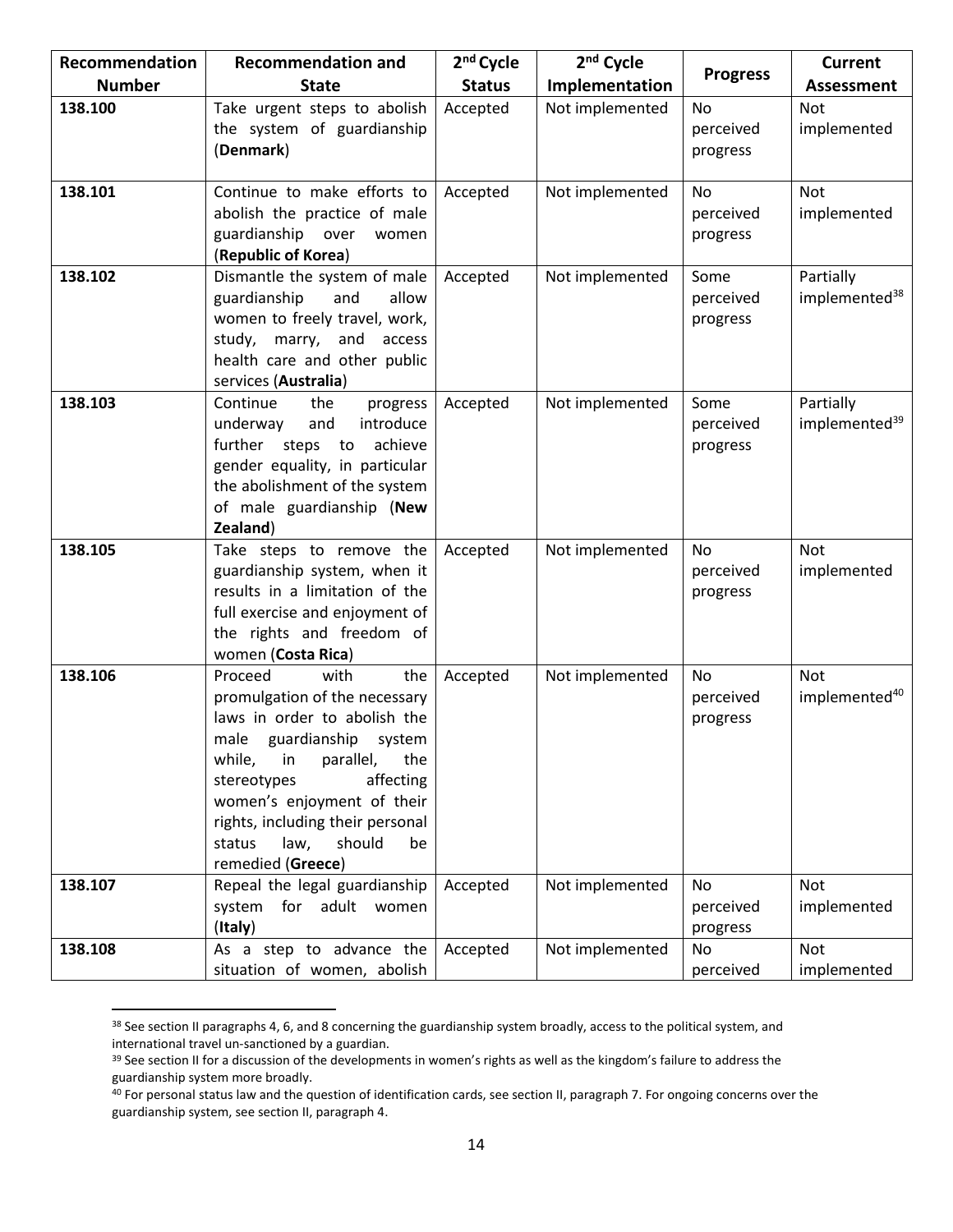|         | the principle of guardianship<br>over women (Sweden)                                                                                                                                                                                                                                                                       |                       |                 | progress                           |                                        |
|---------|----------------------------------------------------------------------------------------------------------------------------------------------------------------------------------------------------------------------------------------------------------------------------------------------------------------------------|-----------------------|-----------------|------------------------------------|----------------------------------------|
| 138.109 | Take measures to end the<br>practice of guardianship and<br>abolish<br>existing<br>legal<br>that require a<br>provisions<br>authorization<br>guardian's<br>(Senegal)                                                                                                                                                       | Partially<br>Accepted | Not implemented | <b>No</b><br>perceived<br>progress | <b>Not</b><br>implemented              |
| 138.110 | Intensify efforts to put an end<br>to the male guardianship<br>system over women, modify<br>negative<br>stereotypes<br>and<br>cultural<br>practices<br>that<br>discriminate against women<br>and carry out the necessary<br>legislative changes, including<br>to make it possible for women<br>to drive vehicles (Uruguay) | Partially<br>Accepted | Not implemented | Some<br>perceived<br>progress      | Partially<br>implemented <sup>41</sup> |
| 138.111 | Allow women to participate<br>fully and equally in society by<br>abolishing the guardianship<br>system,<br>appointing<br>more<br>positions<br>to<br>0f<br>women<br>authority,<br>and<br>increasing<br>freedom<br>of<br>movement<br>(United Kingdom of Great<br><b>Britain and Northern Ireland)</b>                        | Partially<br>Accepted | Not implemented | Some<br>perceived<br>progress      | Partially<br>implemented <sup>42</sup> |

### **Concerning Human Rights Defenders and Counterterrorism**

 $\overline{\phantom{a}}$ 

| Recommendation | <b>Recommendation and</b>                                                                                                                                                                                                                                                                    | 2 <sup>nd</sup> Cycle | $2nd$ Cycle     | <b>Progress</b>               | <b>Current</b>                         |
|----------------|----------------------------------------------------------------------------------------------------------------------------------------------------------------------------------------------------------------------------------------------------------------------------------------------|-----------------------|-----------------|-------------------------------|----------------------------------------|
| <b>Number</b>  | <b>State</b>                                                                                                                                                                                                                                                                                 | <b>Status</b>         | Implementation  |                               | <b>Assessment</b>                      |
| 138.48         | Accelerate the issuance of<br>civil society regulations to<br>activate civil work in the areas<br>of protecting and promoting<br>human rights and develop the<br>capacities of the workers in<br>the area of human rights and<br>guarantee their<br>work<br>in i<br>freedom and independence | Accepted              | Not implemented | Some<br>perceived<br>Progress | Partially<br>implemented <sup>43</sup> |

41 In September 2017, the king decreed that women can drive beginning in June 2018, however it remains to be seen whether the kingdom will follow through. Saudi Arabia has not taken steps to end the guardianship system or modify negative stereotypes and cultural understandings about a woman's place in society. See section II, paragraph 6.

<sup>42</sup> The government has appointed women to more positions of authority and women have more freedom of movement

domestically, but women do not have the freedom of international travel, nor has the guardianship system been addressed. 43 The government passed civil society regulations, but rather than promote and protect human rights, the government uses the law to criminalize the formation of human rights organizations. See section III, paragraphs 13 and 14.